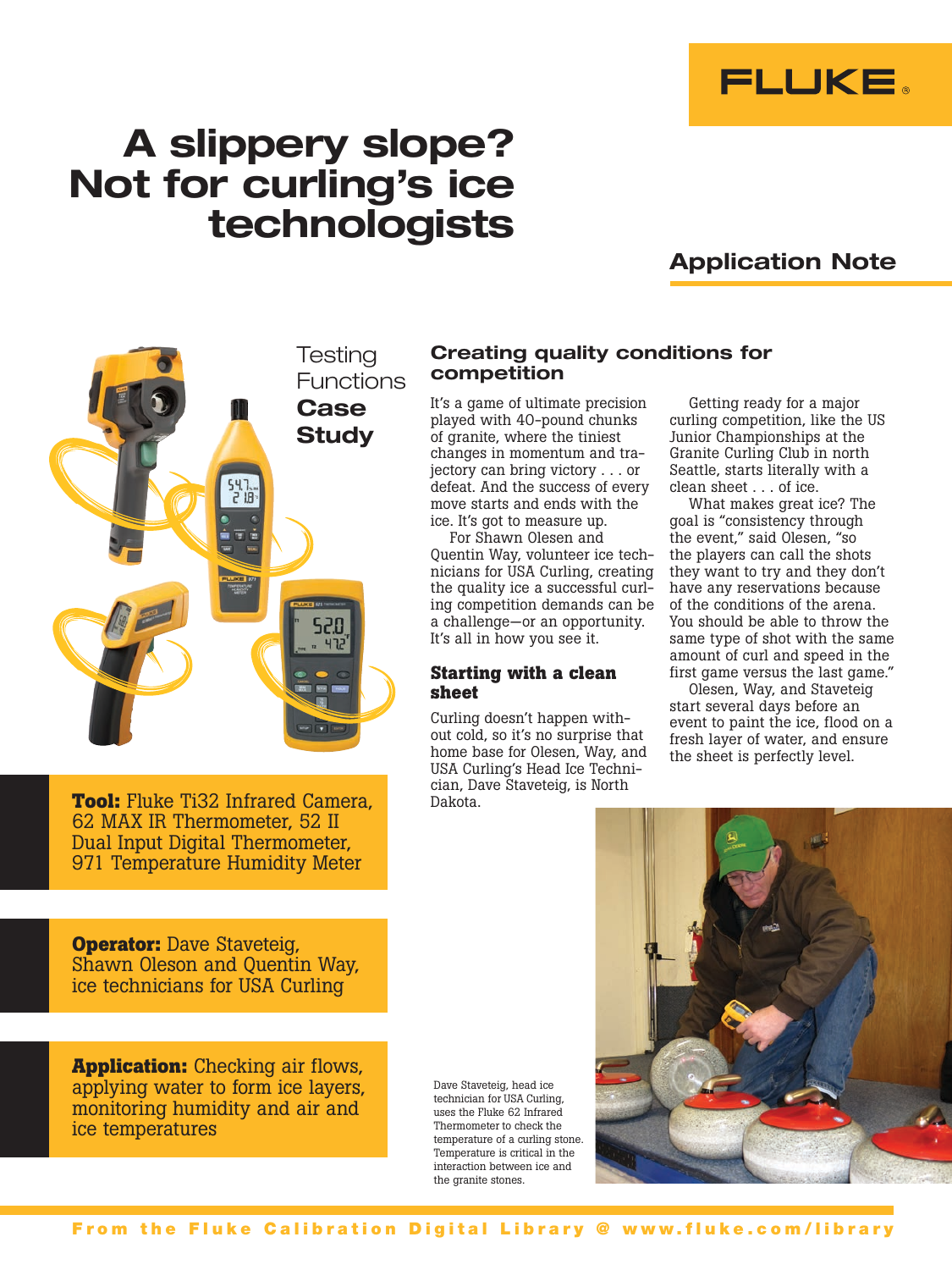# "If ice temperature rose just one degree, ice quality could be destroyed by mid-game "

Water droplets are sprayed on the playing surface, where they freeze into "pebbles" that have two important jobs. As the sheet is leveled, the pebbles get shaved off the high spots, but remain visible to show where ice is low and more water is needed. When leveling is complete, fresh "game pebble" is sprayed on to help the stones glide smoothly and minimize drag.

## **Too damp? Too dry?**

Making and maintaining quality ice is a multi-dimensional challenge. The facility's refrigeration system controls the ice sheet's temperature, but the technology and capacity of these systems can vary widely. When play begins and several dozen competitors start moving energetically up and down the sheet, they move air and generate heat. Anticipating this effect, the ice team will turn up the cooling system to maintain optimum ice temperatures.

Temperature is critical. Too warm means ice gets too soft; too cold is too brittle. Just right, according to Way, is 23.5 °F  $(-4.7 °C)$ .

Managing air temperature and humidity is also vital. Ice acts like both a solid and a liquid; in some ways it is almost alive. It can move, grow (if frost gathers from moisture in the air) or, if the air is too dry, evaporate and shrink.

"We're always checking dew point, just to keep from building frost on the playing surface," said Olesen. "Temperature and humidity—if we can control it, we will."

The ideal dew point should match the ice surface temperature, said Way. "When you get down to the 18 °F or zero degree dew points you're actually losing ice surface." When a facility's HVAC system can't deliver the right conditions many northern facilities lack air conditioning to offset ambient heat—for the ice team, that's not cool.

"Your pebble can deteriorate and break down, then you're getting too much friction," said Olesen. "You can have frost problems, or the ice changes during the play." If ice temperature rose just one degree, ice quality could be destroyed by mid-game, Way added.

Conditions outdoors can make a difference inside. When outdoor temperatures drop to minus 20 °F (-6.6 °C) in Fargo, Way said, just opening the doors will help cool the building and the sheet. But if there's a wet snow outside, open doors could admit damp air and lead to frost problems.

Air distribution can be another challenge indoors. How many heaters are present, where they are, and how they direct air all make a difference at ice level. Some facilities send heat to the center of the sheet, while others direct it to one side. To understand how this might affect the game and make adjustments, it's essential for the ice techs to see what's happening.

## **Measuring up**

Ice control is founded on measurement, so the ice techs log readings of air, ice, and coolant temperature and humidity throughout the competition.

"Five years ago there'd be one thermometer out in the middle of the rink," Olesen said, "and somebody'd have to walk out and check it every ten or fifteen minutes."



Fluke thermographer Michael Stuart and volunteer ice technician Shawn Olesen discuss use of the Fluke Ti400 Infrared Camera.